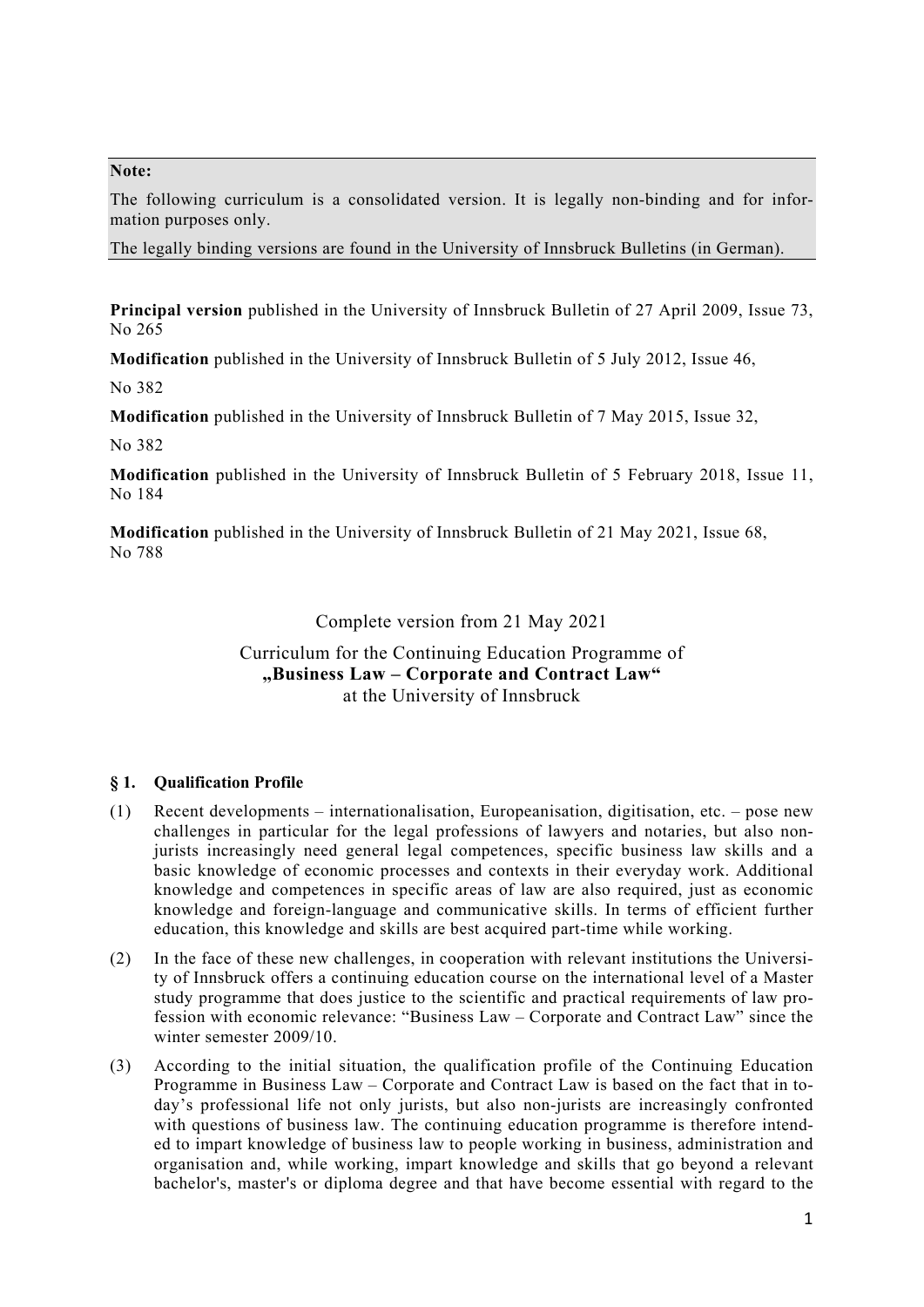requirements of modern professional practice. It is by no means just about getting current specialist knowledge, but essentially about acquiring the ability to familiarise oneself quickly and competently with future changes and innovations, based on a well-founded knowledge of structure and methodology and the ability to apply them appropriately and successfully. The Continuing Education Programme Business Law – Corporate and Contract Law aims at competent and flexible jurists for whom innovations are not a hurdle but a challenge.

(4) For realizing this fundamental educational objective, the modules of the course range from an extended and in-depth education in the areas of European Law, company and business law, tax law and financial criminal law, private foundation law, employment law, intellectual property law, competition law, banking and insurance law, capital market law and stock exchange act, public procurement law, international civil law and e-commerce law, law for trade and industrial facilities to legal English and economic principles.

## **§ 2. Admission**

- (1) Precondition for being admitted is the completion of a law study programme at a university, which corresponds to the employment law according to §6a NO and §3 RAO.
- (2) Moreover, persons can be admitted who have completed a social or economic diploma or master's programme acc. to §54 par. 1 no. 7 Universities Act and who have at least three years of relevant professional experience for this continuing education programme.
- (3) The minimum number of participants for the Continuing Education Programme Business Law – Corporate Law is 15 persons, the maximum number of participants is 25.
- (4) Should more than 25 persons apply for the continuing education course, the selection of the participants for the course is made based on objective criteria by the head of the course: relevant professional practice, prior education, motivation, balanced mixture of participants, etc.

#### **§ 3. Duration and Structure**

- (1) The continuing education course of "Business Law Corporate and Contract Law" has a duration of four semesters. The first semester is the basic level; the second to fourth semester is the advanced level. The total continuing education course covers 90 ECTS-Credits. 74 ECTS- Credits are allocated to the modules (37 semester hours, hereinafter referred to as "SSt"), 20 ECTS-Credits (10 SSt) of which are allocated to the basic level and 54 ECTS-Credits (27 SSt) of which are allocated to the advanced level. The Master's thesis which is scheduled to be written in the advanced level covers 16 ECTS-Credits.
- (2) The basic level (first semester) covers the following compulsory modules :

| Name of the module           | n | ECTS-<br><b>Credits</b> |
|------------------------------|---|-------------------------|
| Business and Company Law     |   |                         |
| European Law                 |   |                         |
| Fundamentals of Business Law |   |                         |
| Tax and Revenue Law          |   |                         |
| Accounting I                 |   |                         |
| Total                        |   |                         |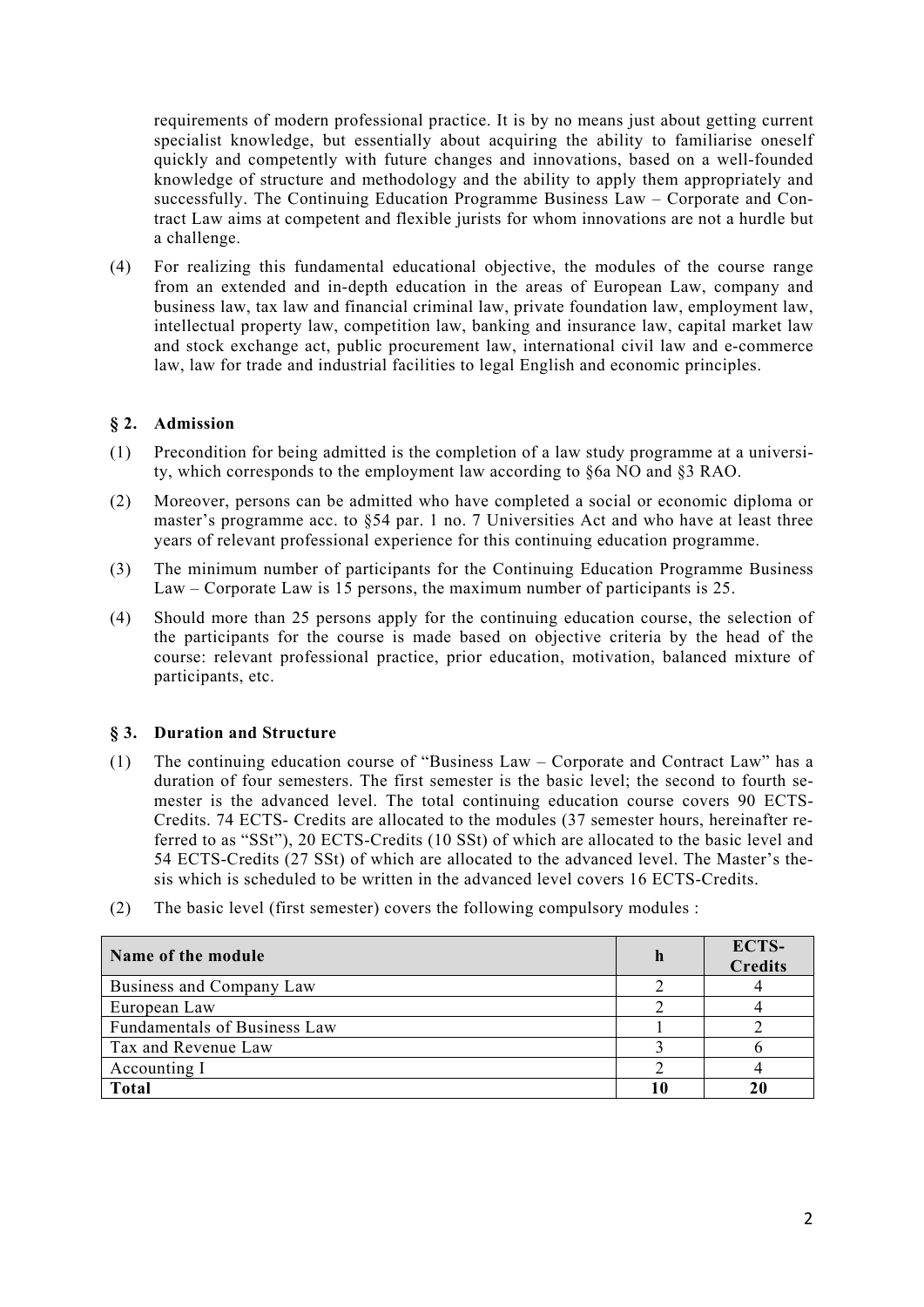(3) The advanced level (second to fourth semester) covers the following compulsory modules:

| Name of the module                               | h                           | ECTS-<br><b>Credits</b> |
|--------------------------------------------------|-----------------------------|-------------------------|
| Accounting II                                    |                             |                         |
| <b>Intellectual Property Law</b>                 |                             |                         |
| Private Foundations Law                          |                             | $\mathcal{D}$           |
| International Private Law, E-Commerce Law        |                             |                         |
| Real Property Law                                | $\mathcal{D}_{\mathcal{A}}$ |                         |
| Labour Law                                       |                             |                         |
| English Legal Terminology                        |                             |                         |
| Insurance and Banking Law                        | $\mathcal{D}$               |                         |
| Competition Law                                  | 4                           |                         |
| Formation and Reorganisation of Businesses       | 4                           |                         |
| Mergers and Acquisitions                         | 3                           |                         |
| <b>Businesses in Crisis</b>                      | $\mathbf 3$                 |                         |
| Rhetoric, Conduct of Negotiations, Communication |                             |                         |
| <b>Total</b>                                     | 27                          | 54                      |

(4) The modules and their courses take place in the sequence of the respective semesters and are part-time. If possible courses are scheduled on Fridays and Saturdays.

### **§4. Modules**

- (1) All modules are compulsory. They cover one to three courses
- (2) The heads of the course should provide or disclose learning materials for the students, so that they can prepare for the course.
- (3) The following compulsory modules must be passed in the basic level:

First semester

| <b>Module: Business and Company Law</b>                                                                                                                                                                                   | n | ECTS-<br><b>Credits</b> | Type of<br>exam |
|---------------------------------------------------------------------------------------------------------------------------------------------------------------------------------------------------------------------------|---|-------------------------|-----------------|
| <b>VO Business and Company Law</b><br>Company and corporate forms, mergers, minorities, indi-<br>vidual rights and creditor protection                                                                                    |   | 4                       | oral            |
| Total                                                                                                                                                                                                                     |   |                         | oral            |
| <b>Learning Objective of the Module:</b><br>Acquisition of in-depth knowledge of the basic principles of business and corporate law in<br>special consideration of minorities, individual rights and creditor protection. |   |                         |                 |

| 2. | <b>Module: European Law</b>                                                                                                                                | h | ECTS-<br><b>Credits</b> | Type of<br>exam |
|----|------------------------------------------------------------------------------------------------------------------------------------------------------------|---|-------------------------|-----------------|
|    | VO European Law - System and Methods<br>Sources of law, methods, relationship European law - na-<br>tional law, single European market                     |   | 4                       | oral            |
|    | <b>Total</b>                                                                                                                                               |   |                         | oral            |
|    | <b>Learning Objective of the Module:</b><br>Gaining of the essential competence for the application of the law, institutional, material<br>and methodical. |   |                         |                 |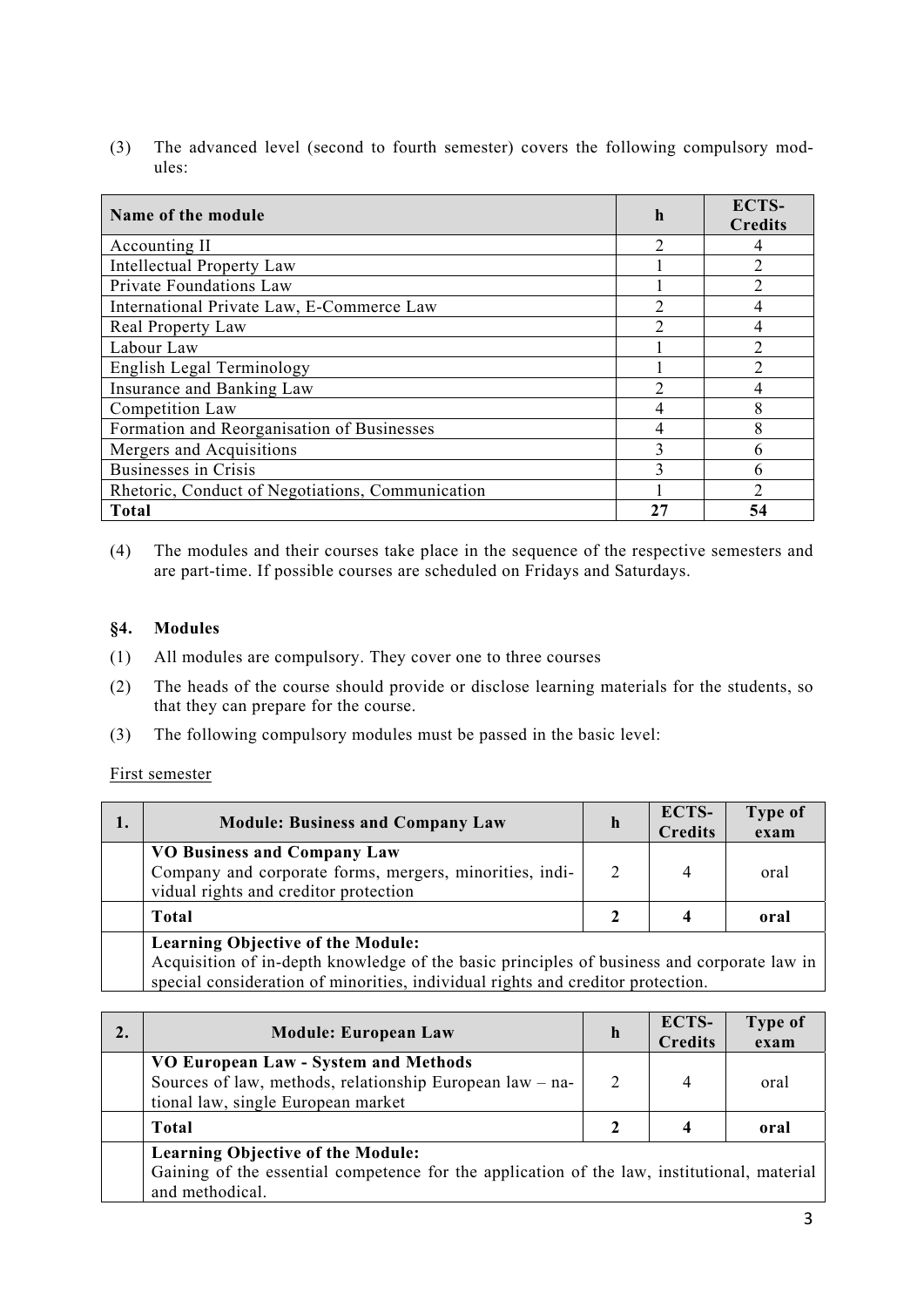| <b>Module: Fundamentals of Business Law</b>                                                                                                                                                                                                                                          | n | ECTS-<br><b>Credits</b> | Type of<br>exam |
|--------------------------------------------------------------------------------------------------------------------------------------------------------------------------------------------------------------------------------------------------------------------------------------|---|-------------------------|-----------------|
| <b>VO Fundamentals of Business Law</b><br>Goals, instruments and principles of economic law; busi-<br>ness law as private and public law. Overview of the main<br>areas of business law: competition law, commercial<br>crime, economic supervision, and economic governance<br>law. |   | $\overline{2}$          | oral            |
| <b>Total</b>                                                                                                                                                                                                                                                                         |   |                         | oral            |

### **Learning Objective of the Module:**

Insight into the functionality and instrumentality of the private and public business law.

| 4.                                                                                                                                                                          | <b>Module: Tax and Revenue Law</b>                                                                    | $\mathbf h$ | ECTS-<br><b>Credits</b> | Type of<br>exam |
|-----------------------------------------------------------------------------------------------------------------------------------------------------------------------------|-------------------------------------------------------------------------------------------------------|-------------|-------------------------|-----------------|
| a.                                                                                                                                                                          | VO Tax Law                                                                                            |             |                         | oral            |
| b.                                                                                                                                                                          | <b>VO Financial Criminal Law</b><br>Introduction to the Material and Formal Financial<br>Criminal Law |             | $\overline{2}$          | oral            |
|                                                                                                                                                                             | Total                                                                                                 |             | 6                       | oral            |
| <b>Learning Objective of the Module:</b><br>Knowledge of the tax and financial criminal-law-relevant determinants for the drafting of<br>contracts and business activities. |                                                                                                       |             |                         |                 |

| 5. | <b>Module: Accounting I</b>                                                                                               | h | ECTS-<br><b>Credits</b> | Type of<br>exam |  |
|----|---------------------------------------------------------------------------------------------------------------------------|---|-------------------------|-----------------|--|
|    | VO Introduction to External Accounting<br>Accounting, balancing, balance sheet analysis, case and<br>calculating examples |   |                         | oral            |  |
|    | Total                                                                                                                     |   |                         | oral            |  |
|    | <b>Learning Objective of the Module:</b><br>Ability to adequately evaluate and apply data of external accounting.         |   |                         |                 |  |

# (4) The advanced level covers the following compulsory modules:

Second semester

| 6. | <b>Module: Accounting II</b>                                                                                                 | h | ECTS-<br><b>Credits</b> | Type of<br>exam |  |
|----|------------------------------------------------------------------------------------------------------------------------------|---|-------------------------|-----------------|--|
|    | VO Introduction to Internal Accounting<br>Investment and financing; cost accounting and control-<br>ling; business valuation |   |                         | oral            |  |
|    | <b>Total</b>                                                                                                                 |   |                         | oral            |  |
|    | <b>Learning Objective of the Module:</b><br>Ability to adequately evaluate and apply data of internal accounting.            |   |                         |                 |  |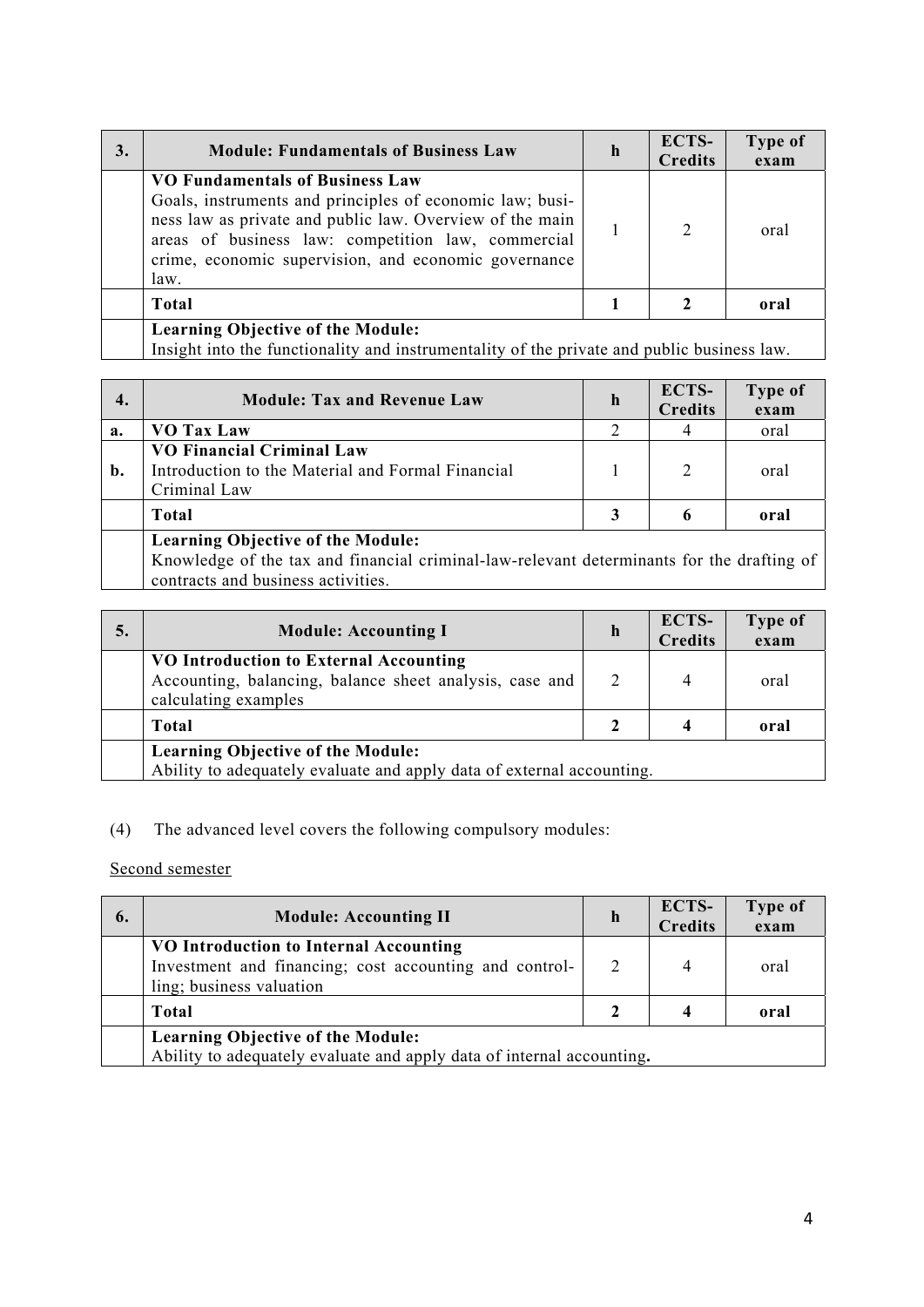| 7. | <b>Module: Intellectual Property Law</b>                                                                                                       | $\mathbf h$ | ECTS-<br><b>Credits</b> | Type of<br>exam |
|----|------------------------------------------------------------------------------------------------------------------------------------------------|-------------|-------------------------|-----------------|
|    | VO Intellectual Property as Personal and Exploitation<br><b>Rights</b><br>Copyright law, patent law, design protection law, trade-<br>mark law |             | 2                       | oral            |
|    | Total                                                                                                                                          |             |                         | oral            |
|    | <b>Learning Objective of the Module:</b><br>Ability to efficiently use intellectual property rights in contract and registration matters.      |             |                         |                 |

| 8. | <b>Module: Private Foundations Law</b>                                                                                               | h | <b>ECTS-</b><br><b>Credits</b> | Type of<br>exam |  |
|----|--------------------------------------------------------------------------------------------------------------------------------------|---|--------------------------------|-----------------|--|
|    | <b>VO Private Foundations Law</b><br>Introduction to Private Foundations Law                                                         |   |                                | oral            |  |
|    | <b>Total</b>                                                                                                                         |   |                                | oral            |  |
|    | <b>Learning Objectives of the Module:</b><br>Gaining the ability to apply the legal conditions for private foundations in an optimal |   |                                |                 |  |

ty to apply the legal conditions for private foundations in an op all valually valually values.

| 9. | Module: International Private Law, E-Commerce Law                                                                                                                                       | $\mathbf h$   | ECTS-<br><b>Credits</b> | Type of<br>exam |  |
|----|-----------------------------------------------------------------------------------------------------------------------------------------------------------------------------------------|---------------|-------------------------|-----------------|--|
|    | VO International Private Law, E-Commerce Law<br>International private law, European conflict of laws, UN<br>sales law, private law cases involving a foreign element,<br>e-commerce law | $\mathcal{D}$ | 4                       | oral            |  |
|    | Total                                                                                                                                                                                   |               |                         | oral            |  |
|    | <b>Learning Objective of the Module:</b><br>Overview of the respective legal conditions. Ability to devise legal relations with an inter-<br>national dimension adequately.             |               |                         |                 |  |

| 10. | <b>Module: Real Property Law</b>                                                                              | h | <b>ECTS-</b><br><b>Credits</b> | Type of<br>exam |
|-----|---------------------------------------------------------------------------------------------------------------|---|--------------------------------|-----------------|
|     | <b>VO Real Property Law</b><br>Residential property law, developer contract law, com-<br>mercial premises law |   | 4                              | oral            |
|     | <b>Total</b>                                                                                                  |   |                                | oral            |
|     | <b>Learning Objective of the Module:</b>                                                                      |   |                                |                 |

Ability to efficiently use the central legal framework for the development and management of real property.

| 11. | <b>Module: Labour Law</b>                                                                                                    | n | <b>ECTS-</b><br><b>Credits</b> | Type of<br>exam |  |  |
|-----|------------------------------------------------------------------------------------------------------------------------------|---|--------------------------------|-----------------|--|--|
|     | VO Companies and Labour Law<br>Important questions of employment relationships and<br>business transfers.                    |   |                                | oral            |  |  |
|     | <b>Total</b>                                                                                                                 |   |                                | oral            |  |  |
|     | <b>Learning Objectives of the Module:</b><br>Profound knowledge of labour law as a boundary and design element for companies |   |                                |                 |  |  |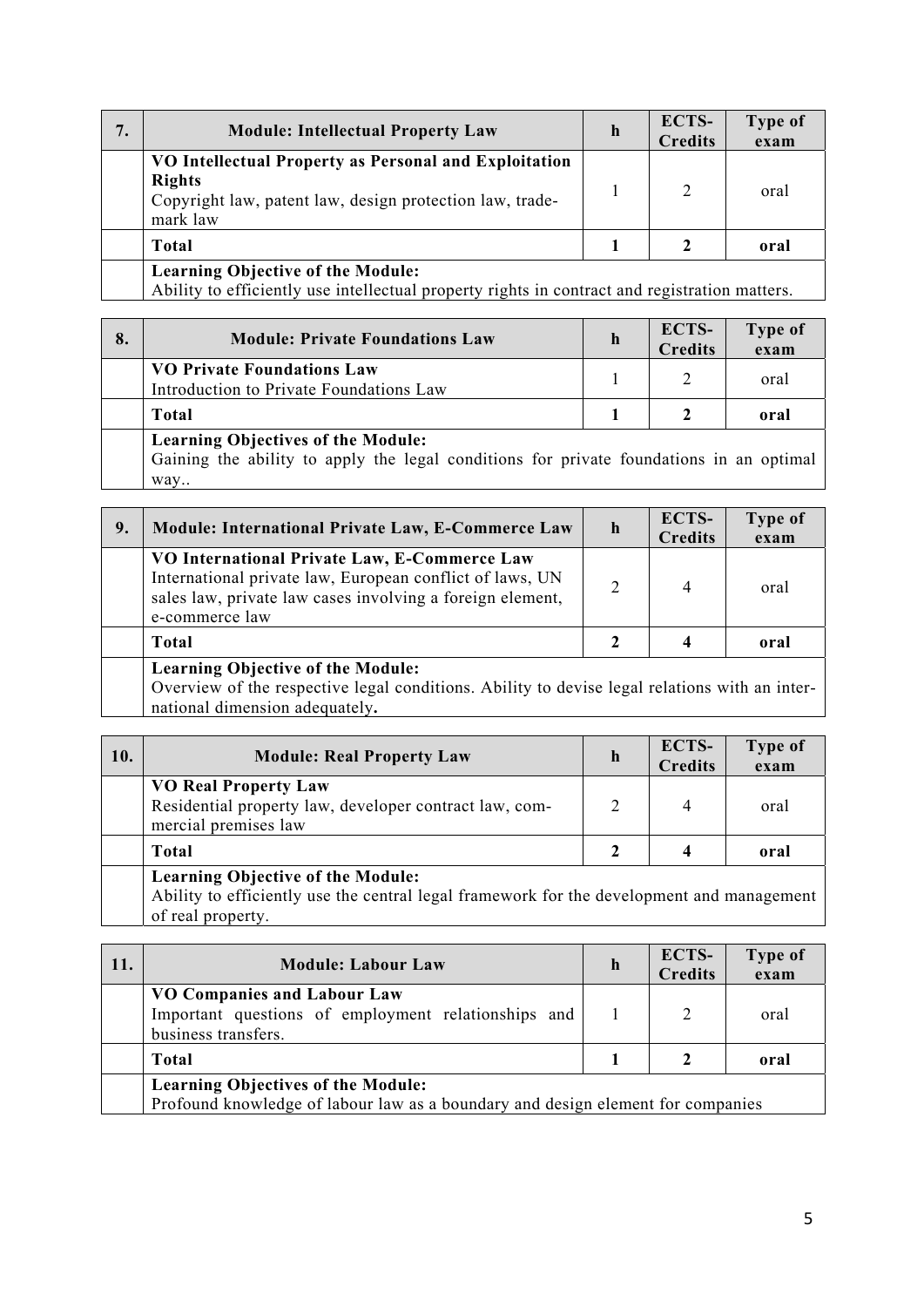| 12. | <b>Module: English Legal Terminology</b>                                                                                                                                                               | h | ECTS-<br><b>Credits</b> | Type of<br>exam |  |
|-----|--------------------------------------------------------------------------------------------------------------------------------------------------------------------------------------------------------|---|-------------------------|-----------------|--|
|     | <b>VO English Legal Terminology</b><br>Terminology, communication, writing                                                                                                                             |   |                         | oral            |  |
|     | Total                                                                                                                                                                                                  |   |                         | oral            |  |
|     | <b>Learning Objective of the Module:</b><br>Insight into the complexity of the banking, insurance and capital market law. Gaining the<br>ability to devise respective legal actions in an optimal way. |   |                         |                 |  |

## Third semester

| 13. | <b>Module: Insurance and Banking Law</b>                                                                                                                                                               | h | <b>ECTS-</b><br><b>Credits</b> | Type of<br>exam |
|-----|--------------------------------------------------------------------------------------------------------------------------------------------------------------------------------------------------------|---|--------------------------------|-----------------|
| a.  | VO Insurance Contract Law and Bank Contract Law<br>Insurance contract act, banking act                                                                                                                 |   | 2                              | oral            |
| b.  | VO Insurance and Banking Supervision, Capital Mar-<br>kets and Stock Exchange Law                                                                                                                      |   |                                | oral            |
|     | <b>Total</b>                                                                                                                                                                                           |   |                                | oral            |
|     | <b>Learning Objective of the Module:</b><br>Insight into the complexity of the banking, insurance and capital market law. Gaining the<br>ability to devise respective legal actions in an optimal way. |   |                                |                 |

| 14. | <b>Module: Competition Law</b>                                                                                                      | h | ECTS-<br><b>Credits</b> | Type of<br>exam |
|-----|-------------------------------------------------------------------------------------------------------------------------------------|---|-------------------------|-----------------|
| a.  | VO Law against Unfair Competition<br>Unfair competition act and ancillary laws                                                      |   |                         | oral            |
| b.  | VO National and European Antitrust Law<br>Cartel ban, abuse of market power, merger control, right<br>to secure market transparency | 2 |                         | oral            |
| c.  | <b>VO Public Procurement Law</b>                                                                                                    |   | 2                       | oral            |
|     | Total                                                                                                                               | 4 | 8                       | oral            |
|     | Learning Objective of the Module:                                                                                                   |   |                         |                 |

## **Learning Objective of the Module:**

Understanding of the competition law as instrument for protecting competitors, consumers and the competition as such. Gaining the ability to consider the competition law for designing contracts and making business in an optimal way.

| 15.            | <b>Module: Formation and Reorganisation of Businesses</b>                                                                                                                                  | $\mathbf h$ | ECTS-<br><b>Credits</b> | Type of<br>exam |
|----------------|--------------------------------------------------------------------------------------------------------------------------------------------------------------------------------------------|-------------|-------------------------|-----------------|
| a.             | VO Regulatory Framework Determined by Civil Law,<br><b>Business and Corporate Law</b>                                                                                                      | 2           | 4                       | oral            |
| $\mathbf{b}$ . | VO Regulatory Framework Determined by Tax Law                                                                                                                                              |             | 2                       | oral            |
| c.             | VO Regulatory Framework Determined by Commer-<br>cial<br>LawTrade and industrial facilities law                                                                                            |             | $\overline{2}$          | oral            |
|                | <b>Total</b>                                                                                                                                                                               | 4           | 8                       | oral            |
|                | <b>Learning Objective of the Module:</b><br>Gaining the ability to taking the relevant legal framework for founding and restructuring<br>of businesses in consideration in an optimal way. |             |                         |                 |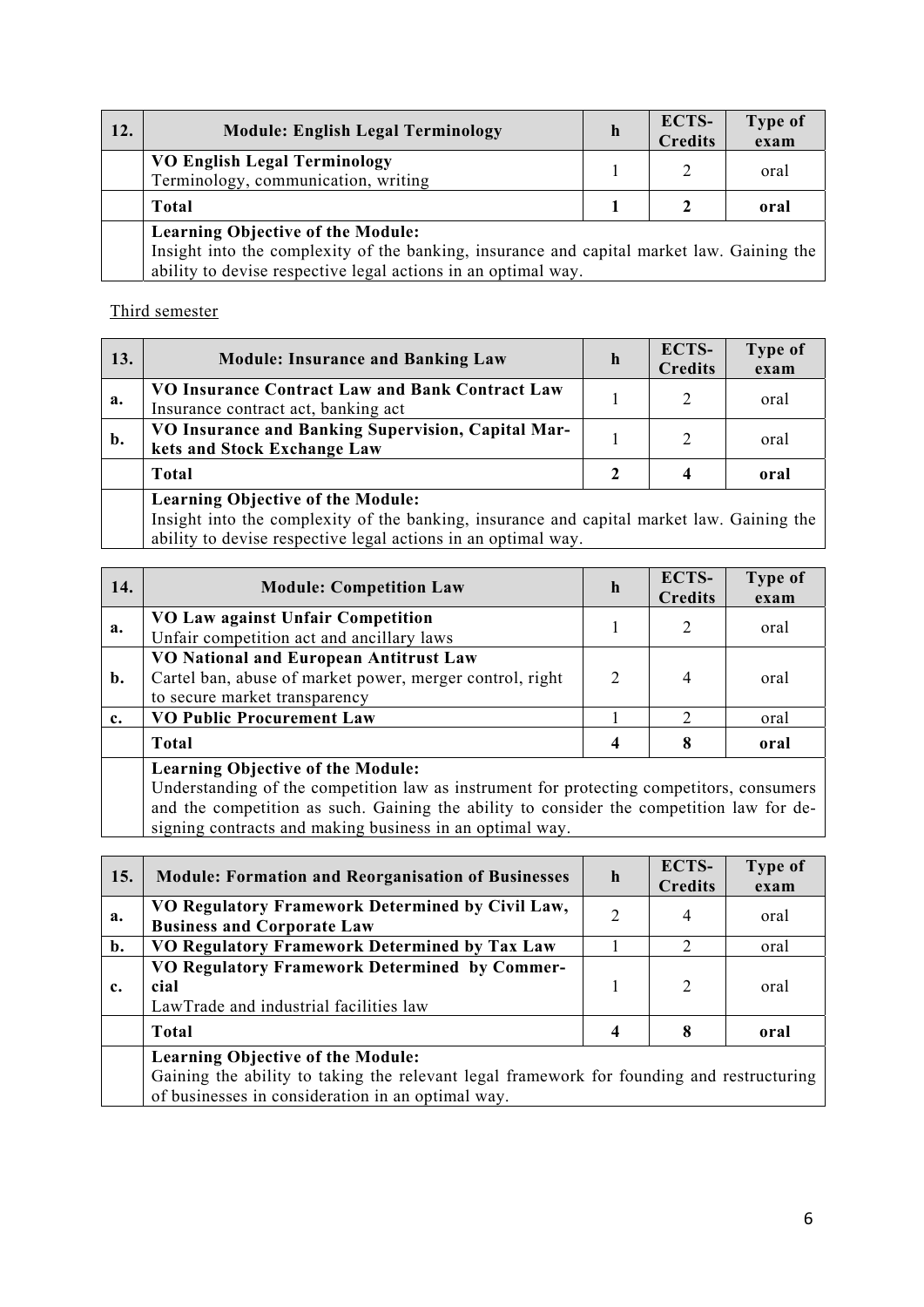### Fourth semester

| 16. | <b>Module: Mergers and Acquisitions</b>                                                                                                                                             | h | ECTS-<br><b>Credits</b> | Type of<br>exam |  |
|-----|-------------------------------------------------------------------------------------------------------------------------------------------------------------------------------------|---|-------------------------|-----------------|--|
| a.  | VO Acquisition and Mergers of Businesses:<br>Framework Determined by Civil, Business and Corpo-<br>rate Law                                                                         | 2 | 4                       | oral            |  |
| b.  | VO Acquisition and Mergers of Businesses: Frame-<br>work Determined by Tax Law                                                                                                      |   | $\overline{2}$          | oral            |  |
|     | <b>Total</b>                                                                                                                                                                        |   | 6                       | oral            |  |
|     | <b>Learning Objectives of the Module:</b><br>Gaining the ability to take the relevant legal framework for acquiring and merging busi-<br>nesses in consideration in an optimal way. |   |                         |                 |  |

| 17. | <b>Module: Businesses in Crisis</b>                                                                                                | h | ECTS-<br><b>Credits</b> | Type of<br>exam |
|-----|------------------------------------------------------------------------------------------------------------------------------------|---|-------------------------|-----------------|
| a.  | VO Insolvency Law, Right to Appeal against a Debt-<br>or's Transactions and Business Restructuring Law                             | 2 | 4                       | oral            |
| b.  | <b>VO Special Aspects of Business Law</b><br>Partner loans that replace proprietary capital, liability of<br>managers and partners |   | 2                       | oral            |
|     | Total                                                                                                                              |   | 6                       | oral            |
|     | <b>Learning Objectives of the Module:</b><br>Control of the instruments required for restructuring or liquidation of businesses.   |   |                         |                 |

| 18. | <b>Module: Rhetoric, Conduct of Negotiations, Commu-</b><br>nication                                                                                                                   | $\mathbf n$ | ECTS-<br><b>Credits</b> | Type of<br>exam |  |
|-----|----------------------------------------------------------------------------------------------------------------------------------------------------------------------------------------|-------------|-------------------------|-----------------|--|
|     | VO Rhetoric, Conduct of Negotiations, Communica-<br>tion<br>Language, style and argumentation                                                                                          |             | 2                       | oral            |  |
|     | <b>Total</b>                                                                                                                                                                           |             |                         | oral            |  |
|     | <b>Learning Objectives of the Module:</b><br>Ability of efficiently use language, style and argumentation in the business law practice of<br>consulting, organisation and negotiation. |             |                         |                 |  |

## **§ 5. Master's Thesis**

- (1) Each participant of the continuing education course has to write a Master' thesis during the advanced levels. The thesis amounts to 16 ECTS-Credits.
- (2) The Master's thesis is a written project thesis that serves as proof that the writer is able to deal with relevant practical tasks in a scientific way. The topic of the Master's thesis must be selected from one or several modules listed in § 4 Para 3 and 4.
- (3) The participants of the continuing education course have to suggest a supervisor from the course lecturers and a topic for the Master's thesis, which has been selected in accordance with the lecturer, to the head of the continuing education course. This suggestion can be proposed to the head of the continuing education course from the end of the first semester to the start of the fourth semester at the latest. The suggestion is deemed to be accepted if the head of the continuing education course expressly accepts it or does not ban the topic within a month.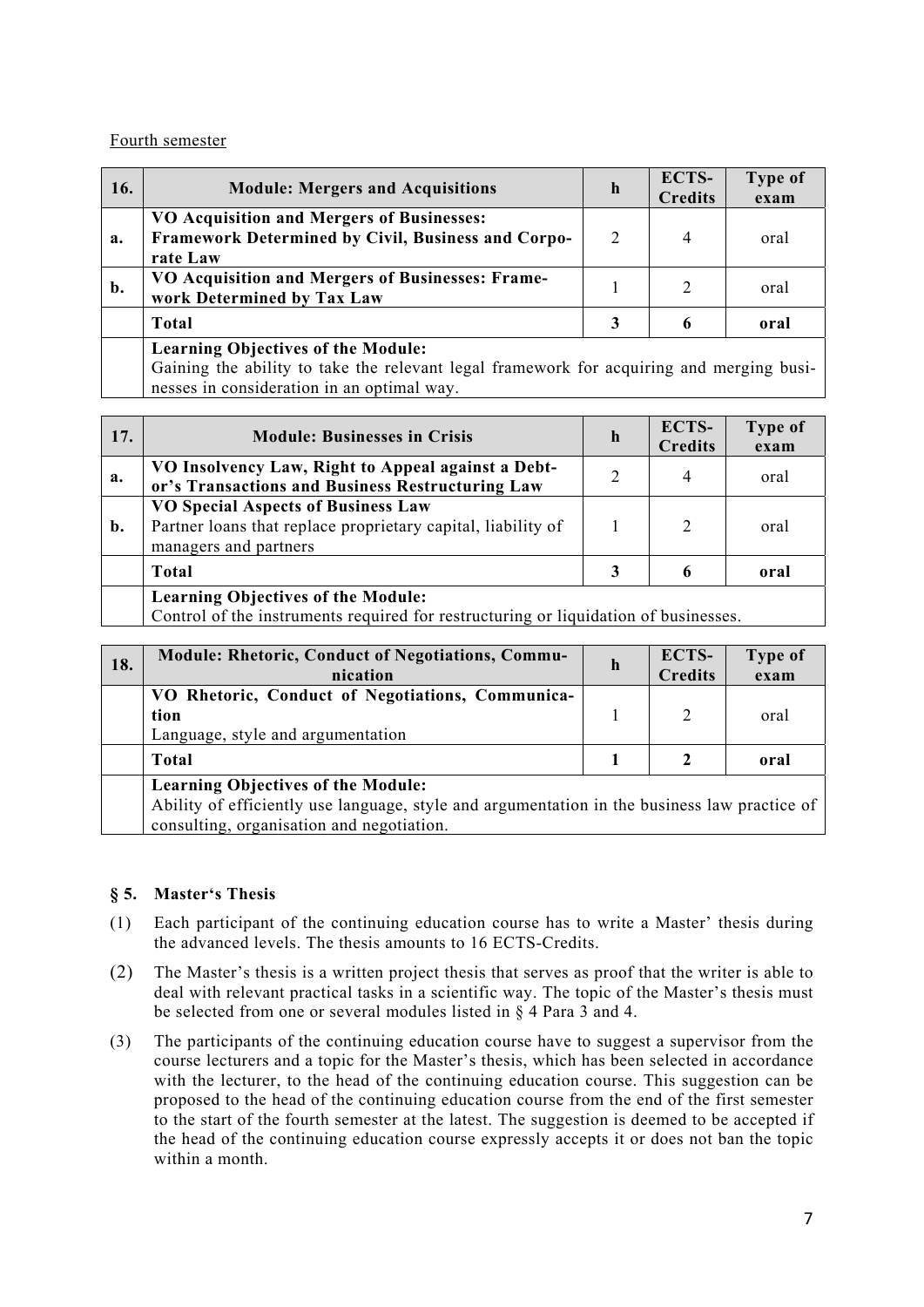## **§ 6. Examination Regulations**

- (1) A module examination must be passed for each module. The performance is assessed by course examinations in every course.
- (2) All examinations are oral.
- (3) For repeating examinations the regulations of §77 of the Universities Act 2002 apply analogously.
- (4) If all modules have been successfully passed and the Master's thesis has been positively evaluated, the "Business Law – Corporate and Contract Law" continuing education course has been passed.

## **§ 7. Academic Degree**

Graduates of the continuing education course of "Business Law – Corporate and Contract Law" receive the academic degree of "Master of Business Law", abbreviated "MBL".

## **§ 8. Coming into Force**

The Curriculum comes into force one month after publication.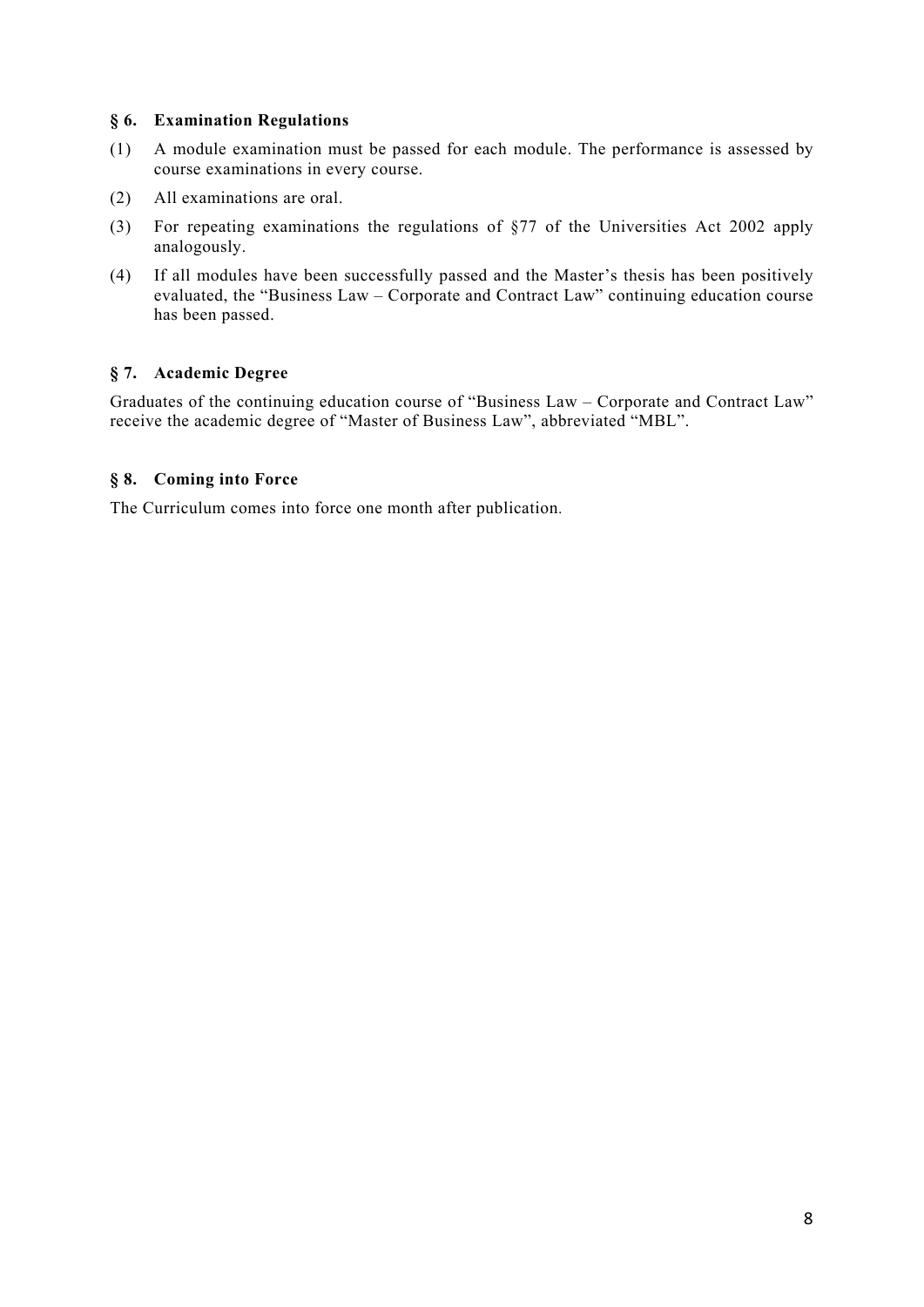| <b>Appendix: Overview</b>                                                                      |                                  |                                  |                 |
|------------------------------------------------------------------------------------------------|----------------------------------|----------------------------------|-----------------|
| <b>Name of Modules and Courses</b>                                                             | <b>SSt</b>                       | ECTS-<br><b>Credits</b>          | Type of<br>exam |
| First semester                                                                                 |                                  |                                  |                 |
| <b>Module 1: Business and Company Law</b>                                                      | $\overline{2}$                   | $\overline{\mathbf{4}}$          |                 |
| VO Business and Company Law                                                                    | $\overline{2}$                   | 4                                | oral            |
| <b>Module 2: European Law</b>                                                                  | $\boldsymbol{2}$                 | 4                                |                 |
| VO European Law - System and Methods                                                           | $\overline{2}$                   | $\overline{4}$                   | oral            |
|                                                                                                |                                  |                                  |                 |
| <b>Module 3: Fundamentals of Business Law</b>                                                  | 1                                | $\boldsymbol{2}$                 |                 |
| VO Fundamentals of Business Law                                                                | 1                                | $\overline{2}$                   | oral            |
| <b>Module 4: Tax and Revenue Law</b>                                                           | 3                                | 6                                |                 |
| VO Tax Law                                                                                     | $\overline{2}$                   | 4                                | oral            |
| VO Financial Criminal Law                                                                      | 1                                | $\overline{2}$                   | oral            |
|                                                                                                |                                  |                                  |                 |
| <b>Module 5: Accounting I</b>                                                                  | $\mathbf{2}$                     | 4                                |                 |
| VO Introduction to External Accounting                                                         | $\overline{2}$                   | 4                                | oral            |
|                                                                                                |                                  |                                  |                 |
| <b>Total first semester</b>                                                                    | 10                               | 20                               |                 |
| Second semester                                                                                |                                  |                                  |                 |
| <b>Module 6: Accounting II</b>                                                                 | $\overline{2}$<br>$\overline{2}$ | $\overline{\mathbf{4}}$          |                 |
| VO Introduction to Internal Accounting                                                         |                                  | 4                                | oral            |
| <b>Module 7: Intellectual Property Law</b>                                                     | 1                                | $\boldsymbol{2}$                 |                 |
| VO Intellectual Property as Personal and Exploitation                                          | 1                                | 2                                |                 |
| Rights                                                                                         |                                  |                                  | oral            |
|                                                                                                |                                  |                                  |                 |
| <b>Module 8: Private Foundations Law</b><br>VO Introduction to Private Foundations Law         | $\mathbf{1}$<br>$\mathbf{1}$     | $\overline{2}$<br>$\overline{2}$ | oral            |
|                                                                                                |                                  |                                  |                 |
| Module 9: International Private Law, E-Commerce Law                                            | $\boldsymbol{2}$                 | 4                                |                 |
| VO International Private Law, E-Commerce Law                                                   | $\overline{2}$                   | $\overline{4}$                   | oral            |
|                                                                                                |                                  |                                  |                 |
| <b>Module 10: Real Property Law</b>                                                            | $\mathbf{2}$                     | $\overline{\mathbf{4}}$          |                 |
| VO Real Property Law                                                                           | $\overline{2}$                   | 4                                | oral            |
| <b>Module 11: Labour Law</b>                                                                   | $\mathbf{1}$                     | $\boldsymbol{2}$                 |                 |
| VO Companies and Labour Law                                                                    | 1                                | $\overline{2}$                   | oral            |
|                                                                                                |                                  |                                  |                 |
| <b>Module 12: English Legal Terminology</b>                                                    | 1                                | $\boldsymbol{2}$                 |                 |
| VO English Legal Terminology                                                                   | 1                                | 2                                | oral            |
| <b>Total second semester</b>                                                                   | 10                               | 20                               |                 |
|                                                                                                |                                  |                                  |                 |
| Third semester                                                                                 |                                  |                                  |                 |
| <b>Module 13: Insurance and Banking Law</b><br>VO Insurance Contract Law and Bank Contract Law | $\boldsymbol{2}$<br>1            | 4<br>$\overline{2}$              |                 |
|                                                                                                |                                  |                                  | oral            |
| VO Insurance and Banking Supervision, Capital Markets and<br>Stock Exchange Law                | $\mathbf{1}$                     | 2                                | oral            |
|                                                                                                |                                  |                                  |                 |